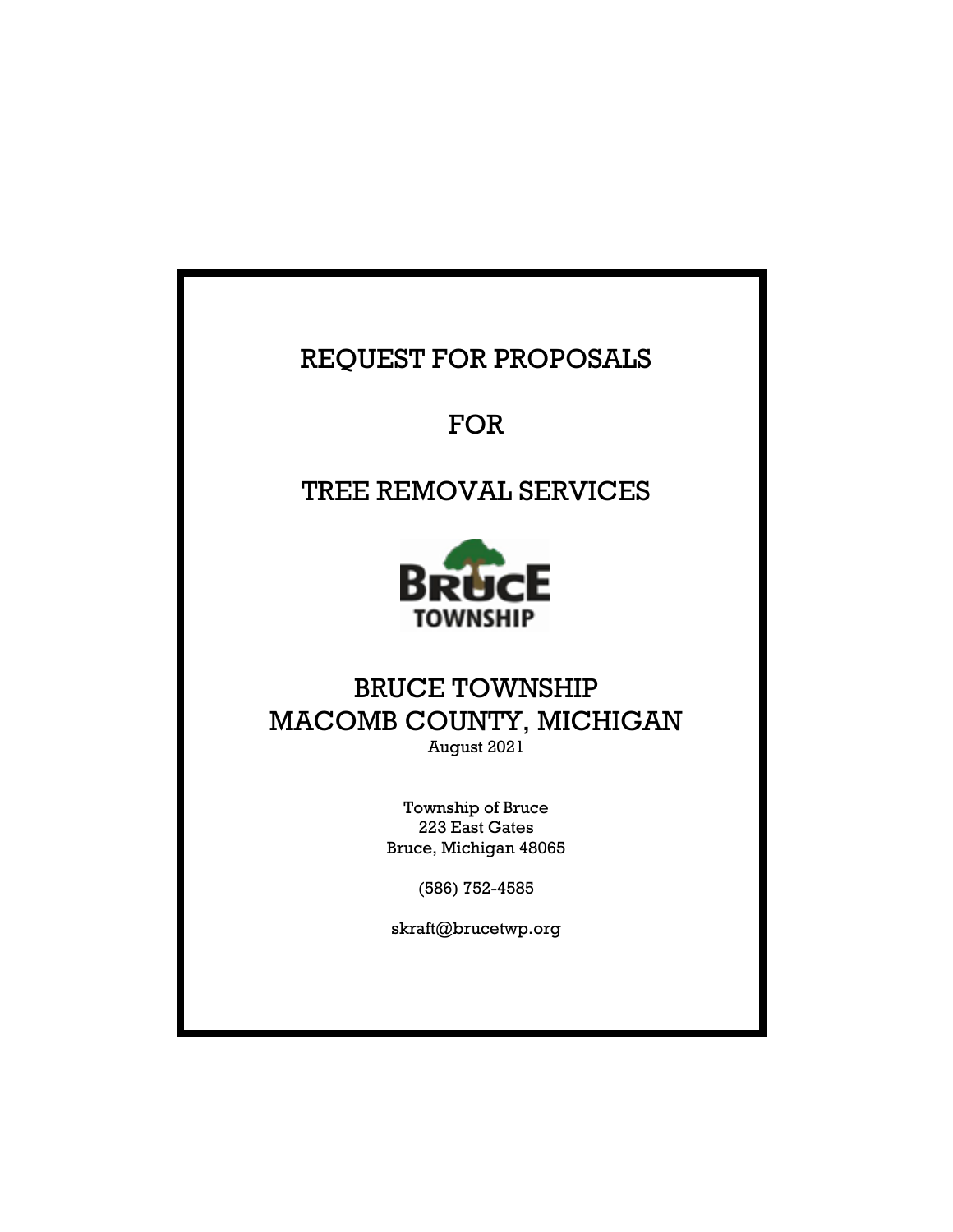#### PURPOSE

Bruce Township is soliciting proposals from experienced, licensed and insured, tree removal professionals for the complete removal of trees located on township property.

#### SCOPE OF SERVICES

- A. Tree removal per location map including begin and end date (itemized by tree)
- B. Services to be performed between the hours of 8:00am and 7:00pm
- C. Residential chain-link fence adjustment during removal
- D. Site clean-up including clean up and removal at end of each day
- E. Stump removal/grinding (all stumps and visible surface roots ground to a minimum of 12" below ground level)
- F. Fill and seed tree locations no later than 30 days after removal

#### PROPOSAL REQUIREMENTS

The proposal shall include (per tree) cost for all items listed under scope of services, copies of certificate of liability and workers compensation insurance. No price escalation will be allowed once pricing has been submitted by the vendor.

The proposal shall be written in an  $8\frac{1}{2}$ " x 11" format. A total of 7 copies must be received by September 8th no later than 4:30 p.m. Proposals received after this date will not be considered. All costs associated with proposal preparation shall be assumed by the vendor. Questions regarding specifications or handling of proposals shall be directed to the Township Clerk at (586)752-4585.

Proposals shall be delivered in sealed envelopes to the Clerk at the following address:

> Susan Kraft, Clerk Township of Bruce 223 E. Gates Bruce, Michigan 48065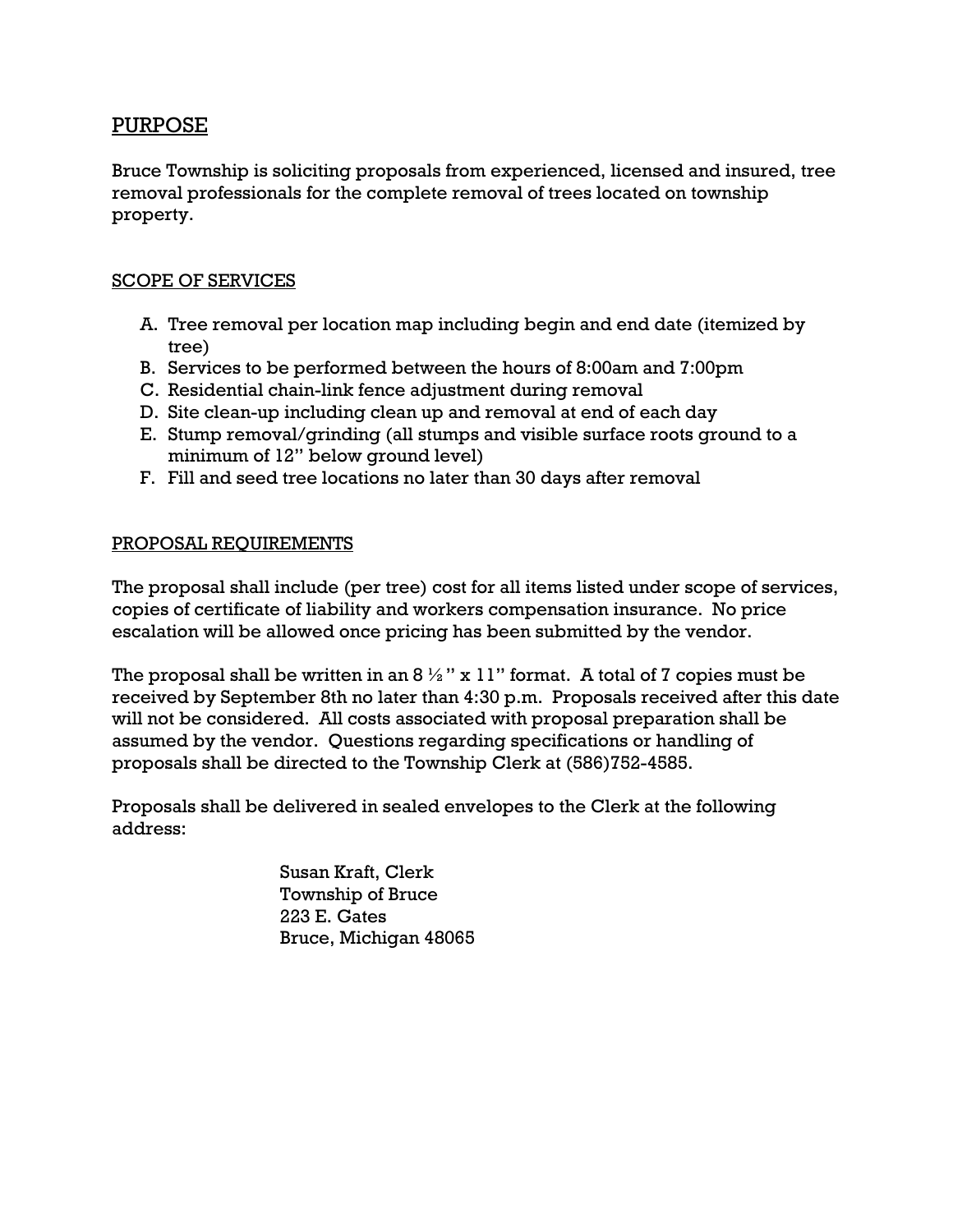#### PROPOSAL REVIEW, EVALUATION AND SELECTION PROCESS

Selection of a tree removal professional will be made at the complete discretion of the Bruce Township Board, which reserves the right to accept or reject any and all proposals and those that are incomplete. All submissions or parts thereof become property of Bruce Township.

It is the intent of Bruce Township to select a professional in accordance with the following schedule:

| Deadlines                      | Tasks                                    |
|--------------------------------|------------------------------------------|
| August 26 <sup>th</sup> , 2021 | <b>Public Notice for Proposal</b>        |
| September $8th$ , 2021         | 4:30pm- Sealed Bids received by Township |
| September 9th, 2021            | 9:00am Bid proposals opened              |
| September 15th, 2021           | <b>Township Board Meeting</b>            |

Attachment: locations of proposed tree removal